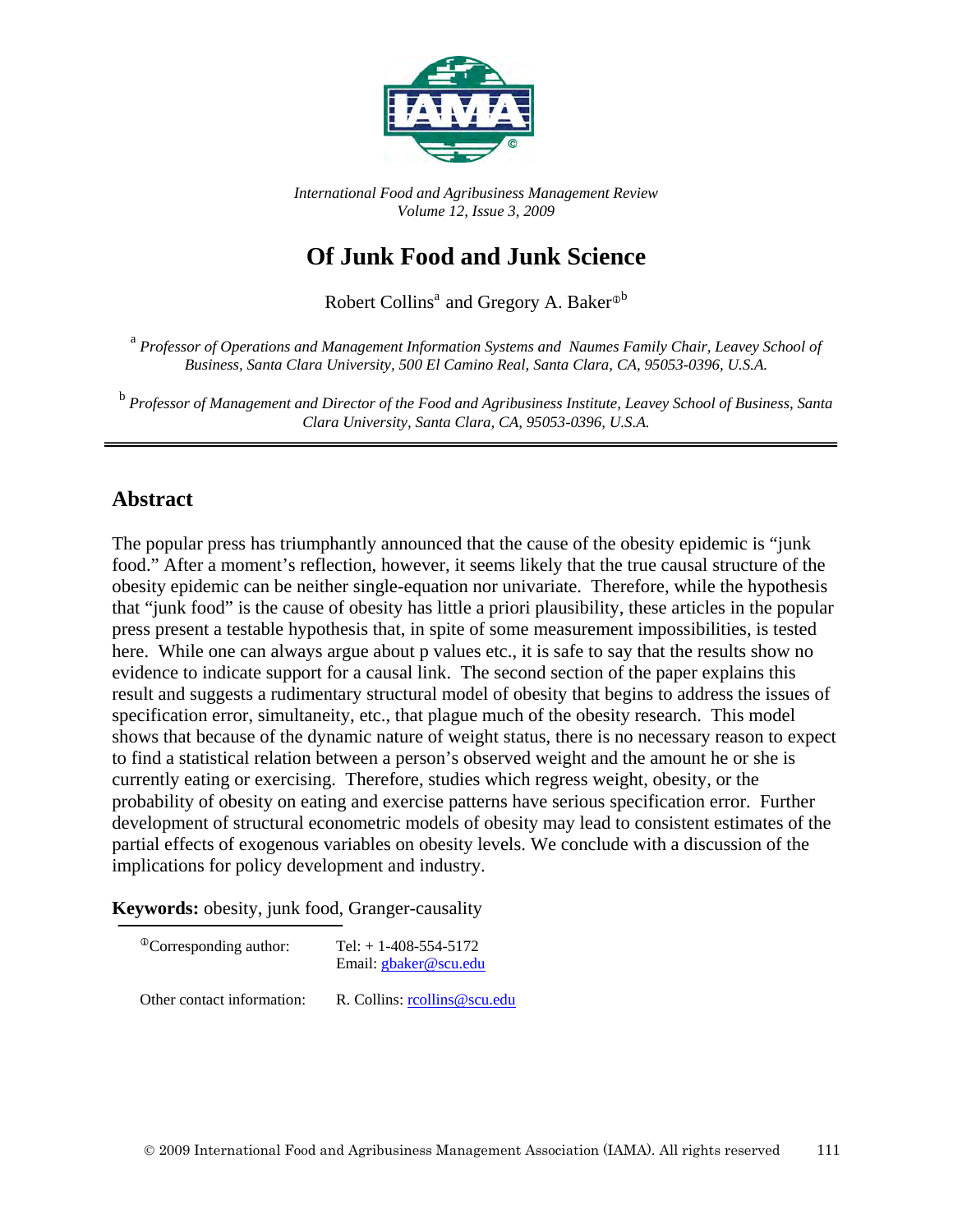#### **Introduction**

Initially, the idea of a Granger causality study of junk food and obesity arose as an attempt to inject a little humor into a professional meeting. There is some precedent for such econometric humor. Thurman and Fisher published a Granger causality study of eggs and chickens in the AJAE about 20 years ago. Since it is 100% certain that all chickens are caused entirely by eggs and all (chicken) eggs are entirely caused by chickens, this was more of a humorous test of the methodology than a potential resolution of the age-old philosophical question. Fortunately, the results showed a reasonable likelihood of a connection between eggs and chickens, so Granger's Nobel prize is probably safe. However, after some thought, we realized that a Granger causality study of junk food and obesity was not in the same league as one for chickens and eggs, and had the potential to make a contribution to the obesity literature. In this paper, we explore the relationship between junk food consumption and obesity, discuss the elements of a structural model of obesity, and discuss the implications for policy makers and management.

In recent years, the popular press has announced that the American obesity epidemic is being caused by the food industry, specifically companies selling "junk food." This claim may be found in articles such as, "Junk Food, TV Driving Kids to Obesity (Gordon in the Washington Post), "Junk Food Is Fooling People into Overeating" (Henderson in the Times London), "TV Ads Entice Kids to Overeat, Study Finds" (Mayer in the Washington Post), "Junk Food Giants Spend Billions Brainwashing Consumers & Buying Politicians" (Organic Consumers), and many others. Other articles warn of the potential danger of junk food, with titles such as "Don't Even Think of Touching that Cupcake" (Kershaw in the New York Times), and "Fighting Obesity, but Fronting for Junk Food" (Melz in the Boston Globe). Even reading past the headlines, the articles typically present a simple picture of cause and effect, i.e. increases in junk food consumption have led to increases in obesity rates. Most articles contained little or no discussion of the complexity of factors that may be related to the rise in obesity. While these articles generally present little or no evidence to support their strident claims, they may not be totally devoid of legitimate content. They may contribute to scholarly inquiry by presenting a clear, testable hypothesis. If the popular press is correct that junk food is the cause of obesity, then one would think that a statistical relationship between per capita consumption of junk food and aggregate rates of obesity in the United States could be observed.

It is not clear that the actual line of causality between junk food and obesity is as obvious as these articles suggest. It is clear that companies specializing in donuts, candy, fried chicken, etc. sell foods that are high in calories and/or sugar or fat. This is not disputed. It is also clear that there is a fairly predictable relationship between calories consumed and the common measure of obesity, the body mass index (BMI), but the exact nature of this connection is not so obvious. While it is certain that consumption of large quantities of these junk foods can certainly cause obesity, it is not at all certain that this is the underlying causative factor. Indeed, the line of causality could run the other way. The obesity epidemic may be arising as a result of other causative factors that create an increased demand for junk foods. As people become obese, their maintenance calorie level increases substantially. Therefore, obese people become hungry unless they eat large quantities of calories. These junk foods are a readily-available source of cheap, tasty calories which can provide the function of preventing hunger for the obese. Therefore, if junk food consumption and obesity were both increasing, it is a logical possibility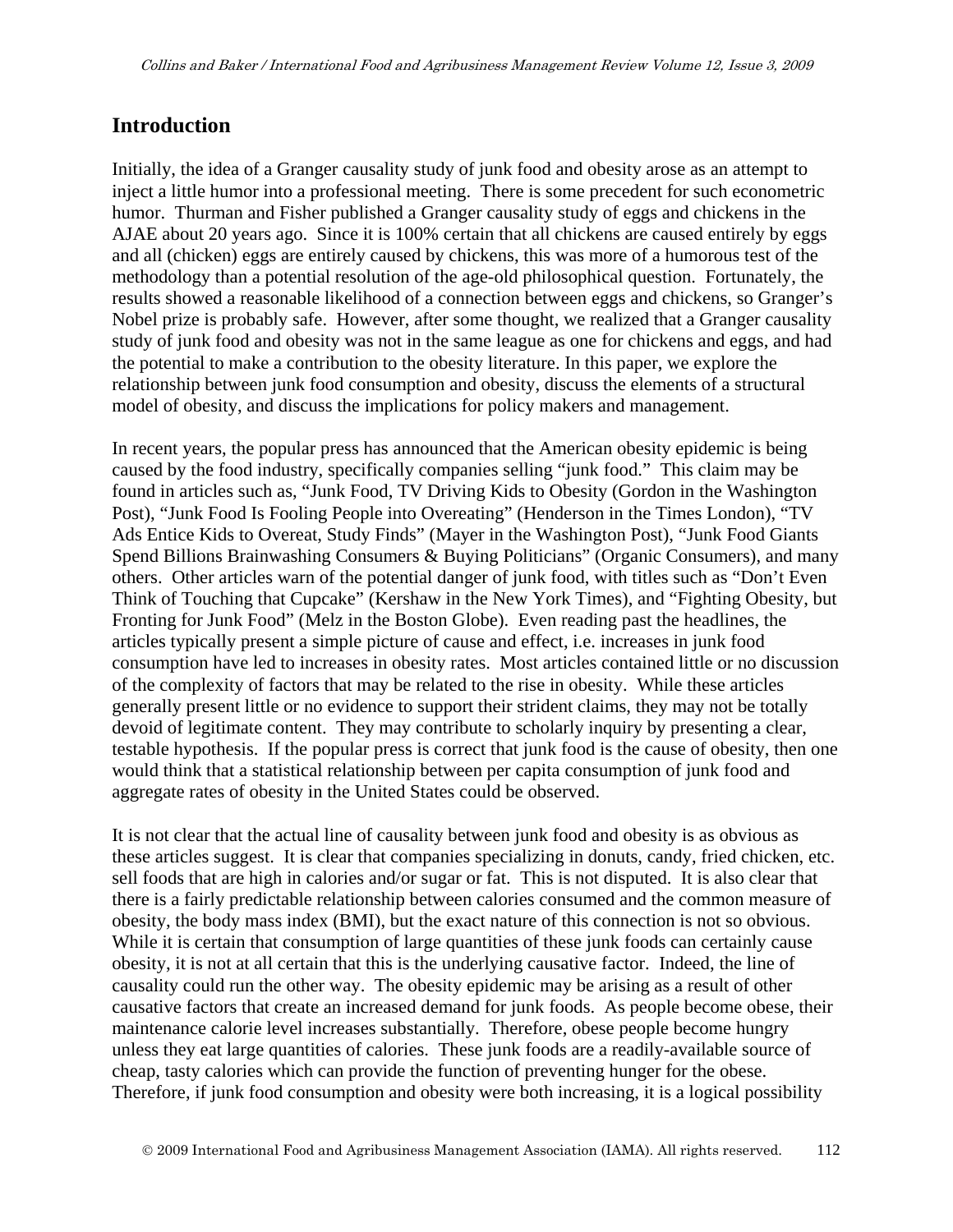that the increase in obesity rates is the cause of the increasing the demand for high calorie foods rather than the result of it.

However, since obesity is one of the factors determining caloric consumption, and caloric consumption is one of the factors determining obesity, it is obvious that obesity and food consumption are both endogenous variables in a system of structural equations. While a significant amount of responsible analysis of the obesity problem is underway, it is fair to say that the true casual structure of obesity is not well-understood. At this point, it seems likely that in addition to the underlying basic thermodynamics, other factors including, physiological, psychological, social, cultural, and economic components are involved in what may be a very complex set of relationships.

Therefore, even though it is highly unlikely that the causal structure of obesity can be adequately represented by any univariate, single equation structure, an econometric analysis of such a model is justified as a test of the hypothesis currently being trumpeted in the popular press that junk foods are the cause of the obesity epidemic. It is equally reasonable to examine the possibility that the obesity epidemic is causing a rise in junk food consumption. If the linkages were really this simple, it should be possible to present empirical evidence to support one or the other of them with a Granger causality test.

#### **Methodology**

Every sophomore is aware of the *post hoc, ergo proper hoc* fallacy. It is clearly too simple to suggest that correlated events have a causal relationship. However, Granger's suggestion is more sophisticated than that. He suggested a clever test statistic to see if patterns in preceding values of a variable add a statistically significant amount to the ability to forecast subsequent values. While this is a form of "after this, therefore because of this," it is a more sophisticated form. While there are many possible ways of calculating a Granger causality test, the most straightforward simply compares the residual sum of squares from a vector autoregression that contains lagged values of the proposed "casual" variable with residual sum of squares from one that does not. For example, to test if Y Granger-causes X, first estimate two vector

autoregressions:

$$
x_{t} = \alpha_{t} + \sum_{i=1}^{\rho} \beta_{t} x_{t-i} + \gamma_{i} y_{t-i} + \varepsilon_{t}
$$

$$
x_{t} = \alpha_{t} + \sum_{i=1}^{\rho} \phi_{t} x_{t-i} + e_{t}
$$

Then, denoting the residual sums of squares from these two regressions as SS1 and SS2, the test statistic for the null hypothesis that y does not Granger-cause x is:

$$
\frac{(SS_2 - SS_1)/\rho}{SS_1/(T-2\rho-1)},
$$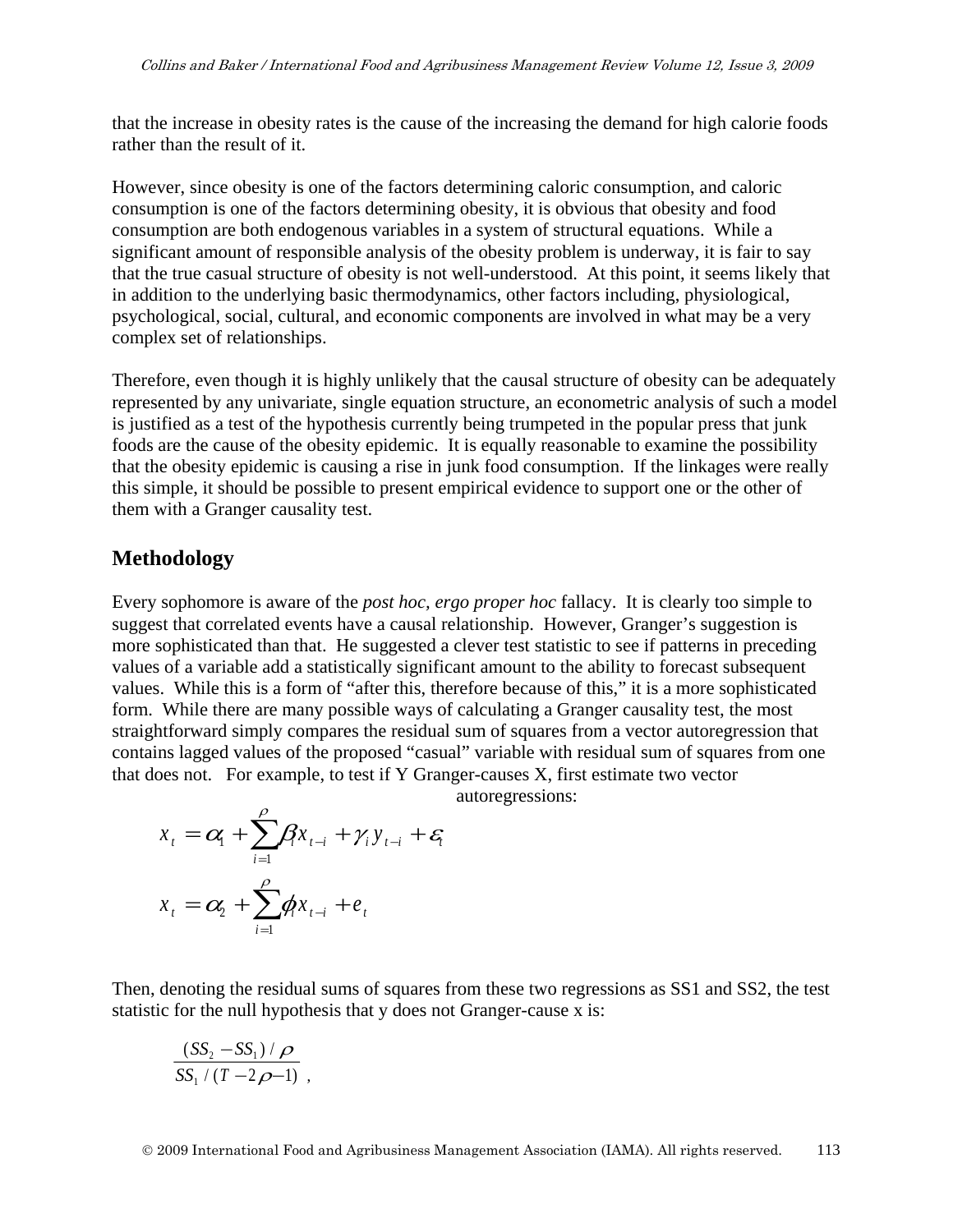which is distributed F with  $\rho$  and T - 2 $\rho$  -1 degrees of freedom as long as the residuals are normally distributed, or the sample sizes are large enough to rely on the central limit theorem. This amounts to a test of whether adding lagged values of Y add a statistically significant amount of reduction in the error sum of squares of the regression.

#### **Data**

As with many empirical studies in social science, acquiring the data needed to test these hypotheses is not a trivial task. Even defining the concepts of obesity and junk food is not straightforward. Therefore we generated some proxies. While it would be fairly easy to find disagreement on the definition of obesity, some objective measures are available. Defining and measuring "junk food" is considerably more difficult. The Body Mass Index (BMI) is a commonly-used measure of obesity. It is calculated as the weight (in kilograms) divided by the square of height (in meters).<sup>[1](#page-3-0)</sup> The World Health Organization and the U.S. Centers for Disease Control and Prevention considers adults with a BMI between 25.0 and 29.9 to be overweight, and those with a BMI of 30.0 and above as obese. (World Health Organization; Centers for Disease Control and Prevention). Therefore, we measure the rate of obesity in the U.S. by the proportion of the population with a BMI of 30 or above.

To attempt to measure the rate of national per capita "junk food" consumption, we developed an *ad hoc* "junk food index" (JFI). First we collected the annual sales data for a group of companies who sell mostly foods with high sugar or fat content and/or are generally believed to be mostly devoid of other healthful nutrients. Sales data were collected for the period 1990 through 2006 for the following companies (with some of their signature products and brands in parentheses): Interstate Bakeries (Twinkies, HoHos), McDonalds (Big Mac), Hershey Foods (Hershey's Chocolate Bar, Reese's, Almond Joy), Coca Cola (Coca Cola, Sprite), Pepsico (Pepsi, Mountain Dew) and YUM Brands (Pizza Hut, Taco Bell, KFC), and Kelloggs (Frosted Flakes, Pop-Tarts). Sales data were obtained from the Compustat North America database. Because of the spin-off of Yum Brands from Pepsico, we combined the sales for these two companies in the years after the spin-off. Second, the aggregate annual sales of this group of companies was deflated to real dollars by the food component of the consumer price index and divided by population. This gives an *ad hoc* measure of real, per capita "junk food" consumption in the United States. These data are shown in Table 1 and plotted in Figure 1. A brief glance at the data casts doubt on the hypotheses that obesity rates are caused by "junk food" consumption. Real per capital consumption of "junk food" from these companies is essentially the same in 2005 as it was in 1996, but the incidence of obesity has grown from 16.8% of the U.S. population in 1996 to 24.4% in 2005, a 45% increase.

## **Data Validity**

 $\overline{a}$ 

While it might at first appear that our *ad hoc* "junk food" index is a somewhat arbitrary measurement device, this criticism raises several other issues. The problem is not just a measurement problem; it is more serious than that. The concept of "junk food" itself has little

<span id="page-3-0"></span> $1$  To calculate BMI using pounds and inches, the formula is the product of weight (in pounds) and 703, divided by height (in inches) squared.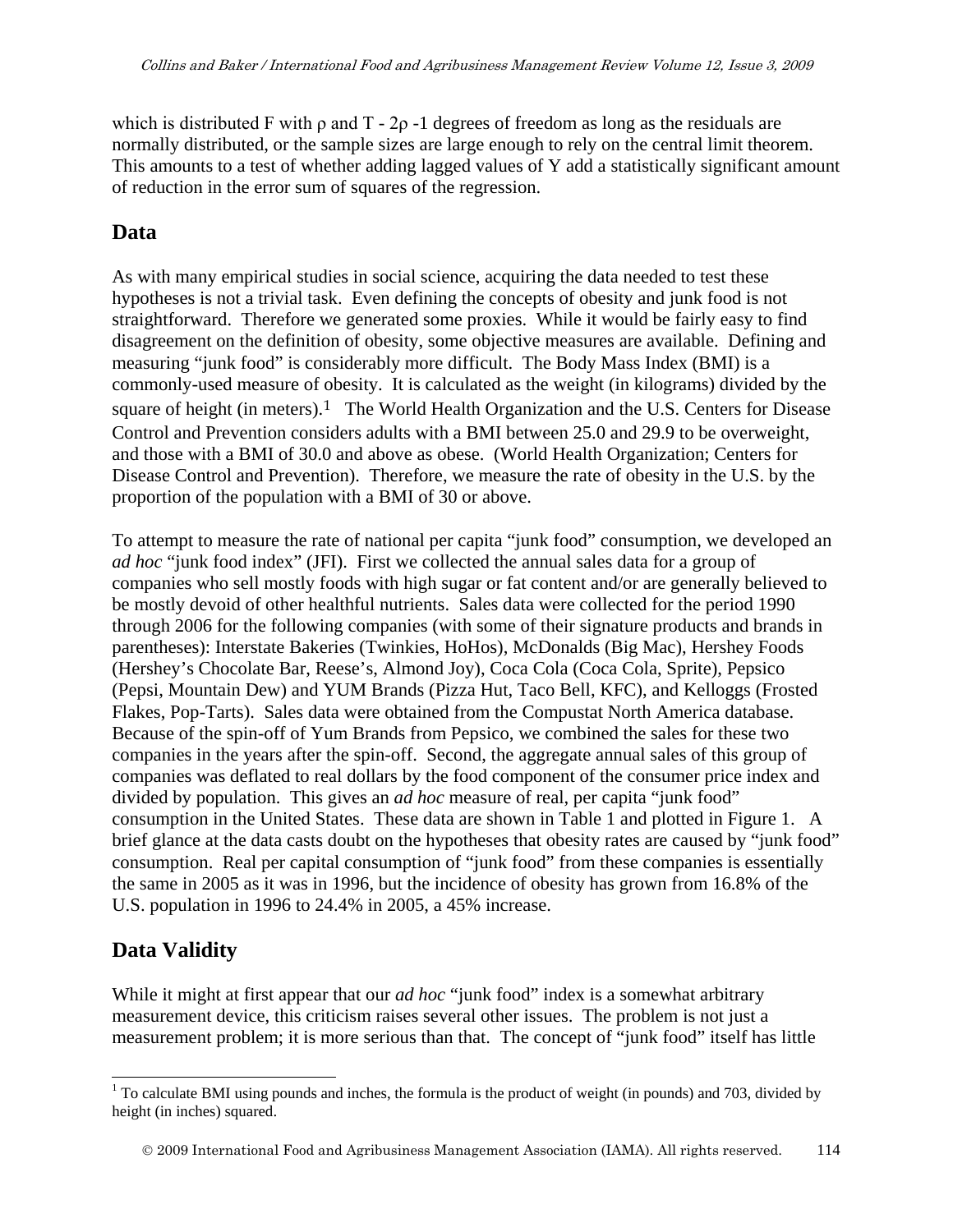| Year | $%$ Obese $*$ | "Junk Food" Index |
|------|---------------|-------------------|
| 1990 | 11.6          | \$135.24          |
| 1991 | 12.6          | \$141.33          |
| 1992 | 12.6          | \$152.17          |
| 1993 | 13.7          | \$159.44          |
| 1994 | 14.4          | \$172.39          |
| 1995 | 15.8          | \$186.36          |
| 1996 | 16.8          | \$188.13          |
| 1997 | 16.6          | \$182.88          |
| 1998 | 18.3          | \$180.42          |
| 1999 | 19.7          | \$172.83          |
| 2000 | 20.1          | \$171.79          |
| 2001 | 21.0          | \$180.73          |
| 2002 | 22.1          | \$171.82          |
| 2003 | 22.8          | \$178.31          |
| 2004 | 23.2          | \$182.98          |
| 2005 | 24.4          | \$188.62          |
| 2006 | 25.1          | \$191.63          |

**Table 1.** U.S. Real per capita "junk food" consumption and obesity rates

**\*Sources:** 1990-2002: Centers for Disease Control and Prevention, Behavioral Risk Factor Surveillance System, Trends Data, http://apps.nccd.cdc.gov/brfss/Trends/TrendData.asp; 2003-2006: Centers for Disease Control and Prevention, Behavioral Risk Factor Surveillance System, Prevalence Data, http://apps.nccd.cdc.gov/brfss/index.asp.



**Figure 1.** Real, per capita "junk food" Index and Obesity Rates, 1996-2006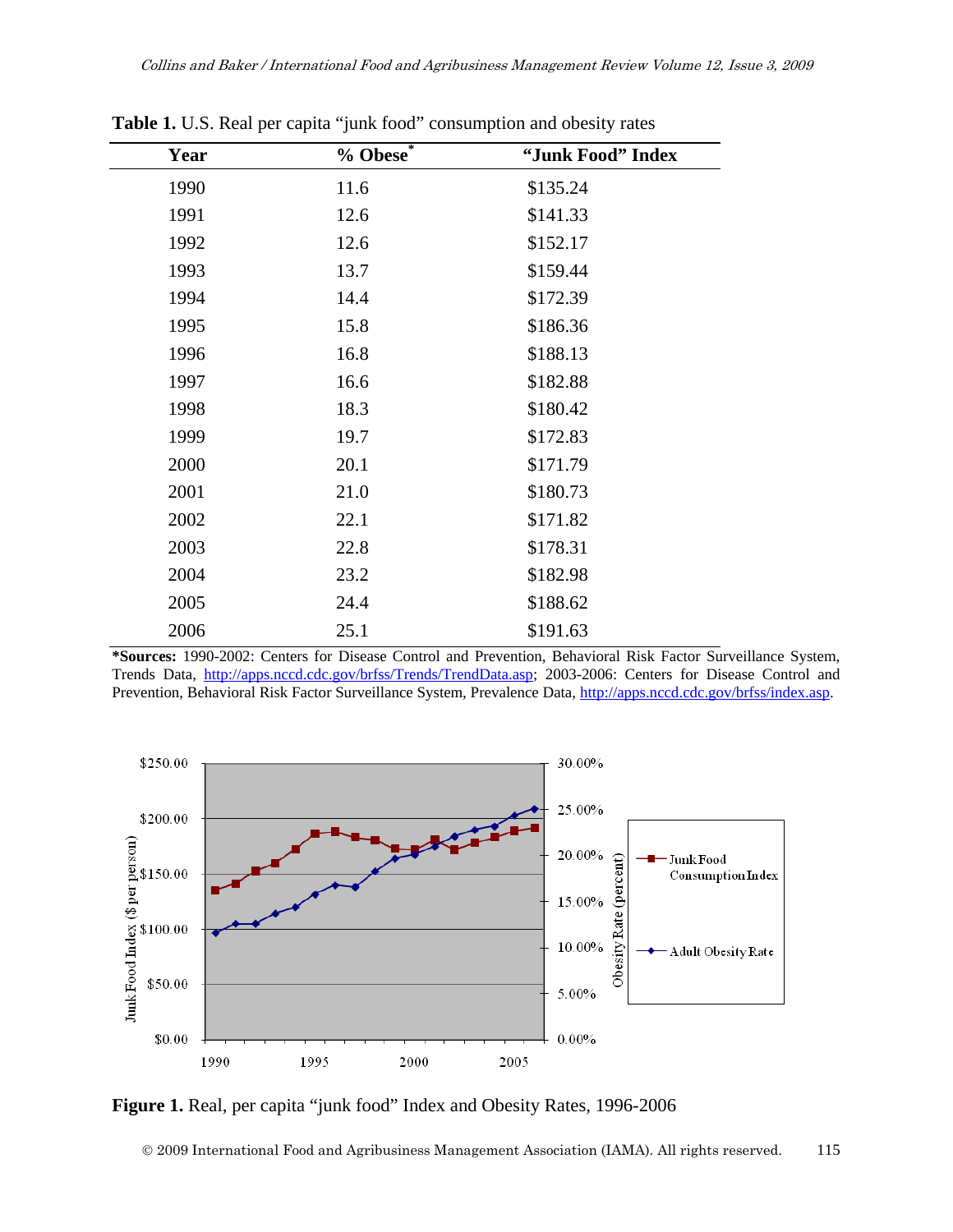scientific validity and is not really subject to measurement. There are several reasons for this. First, all foods fall on a multivariate continuum of nutritional merit. Assuming one could actually measure "aggregate nutritional merit" of a food item in some reasonable way, as one goes toward zero on that continuum, what threshold level should cause a food to be categorized as junk? Clearly it is not reasonable to pick an arbitrary cut-off level and simply classify all foods as "junk" or "non junk". Nutrition is much more complex than that. Second, the nutritional merit of a food has many dimensions; one for each important nutrient that potentially promotes health and one for each potentially harmful ingredient.**[2](#page-5-0)** Moreover, some compounds may be beneficial at low levels and harmful at high levels. Even if one could find agreement on which compounds should be included in which category, there is the problem of determining how increasing amounts of favorable ingredients could compensate for lack of other favorable ingredients or the inclusion of harmful ingredients. This mind-boggling task makes it clear that a threshold concept of "junk food " is not a concept that has much potential scientific validity and is certainly not a concept that lends itself to precise measurement.

Despite the problems described in the preceding paragraph, the term "junk food" is one that is widely used in both the popular press and the vernacular. While it may defy easy definition, to paraphrase Justice Potter Stewart's comment on obscenity, most people "know it when they see it." Therefore, while our "junk food" index is admittedly imprecise, it does measure something related to the claims found in the media. It seems clear that the aggregate sales of these firms we include measures something about what the popular press, which commonly targets foods such as Big Macs and Twinkies, considers to be "junk food" consumed in the United States. The lack of precision of the measurement is certainly not as much of a problem as the lack of validity of the concept being measured. Furthermore, any possible potential lack of validity of the "junk food" index will be rendered irrelevant by the arguments made in the second part of this paper. There we show that regressing obesity levels on eating and exercise patterns is a severely flawed econometric structure. Because of the dynamics of obesity, not only is there no reason to expect to find any statistical relationship between aggregate junk food consumption and overall obesity levels, but there is no reason to expect to find a statistical relationship between aggregate total food consumption and overall obesity levels. These issues are explored after the econometric results are examined.

#### **Econometric Results**

Given the nature of the problem, it seems likely that only short lags are relevant. This assertion is verified by the econometric results. Lags longer that two periods were highly insignificant. The Granger causality hypotheses and results are shown below.

H**0**: "Junk food" consumption does not Granger-cause obesity.

The two necessary regression equations are:

<span id="page-5-0"></span> $\overline{a}$  $2^2$  A good example is the debate about whether the beneficial fats in fish more than compensate for possible damage from toxic metallic compounds.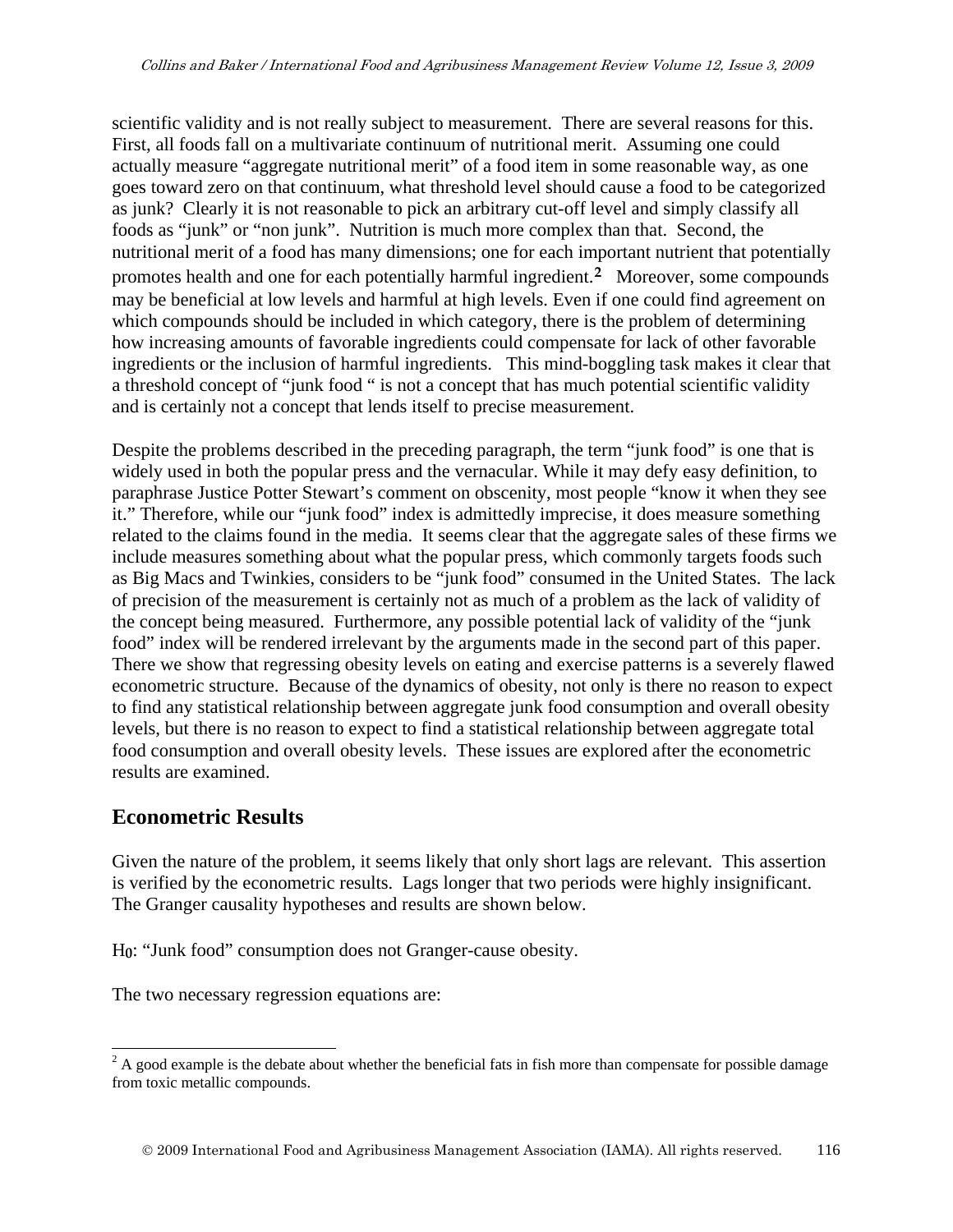% Obese<sub>t</sub> = 
$$
\alpha_1 + \beta_1 \otimes \text{Obese}_{t-1} + \beta_2 \otimes \text{Obese}_{t-2} + \gamma_1 JF_{t-1} + \gamma_2 JF_{t-2} + \varepsilon_t
$$

$$
\% Obese_{i} = \alpha_{2} + \phi_{i} \% Obese_{i-1} + \phi_{i} \% Obese_{i-2} + e_{i}
$$

The first regression had an  $R^2 = 0.9869$  and the second had an  $R^2 = 0.9850$ . This gives a hint about how the results will come out. The parameter estimates, t and p values for regression one and two are shown in Table 2.

| <b>Parameter</b> | <b>Estimate</b> | t value | p value |
|------------------|-----------------|---------|---------|
| $\alpha_1$       | $-1.18$         | $-0.60$ | 0.56    |
| $\beta_1$        | 0.58            | 2.04    | 0.07    |
| $\beta_2$        | 0.39            | 1.41    | 0.19    |
| $\gamma_1$       | 0.02            | 0.75    | 0.47    |
| $\gamma_2$       | $-0.002$        | $-0.09$ | 0.93    |
| $\alpha_2$       | 1.02            | 1.50    | 0.16    |
| $\varphi_1$      | 0.64            | 2.38    | 0.03    |
| $\varphi_2$      | 0.36            | 1.35    | 0.20    |

**Table 2.** Parameter estimates for H<sub>0</sub>: Junk food consumption does not Granger-cause obesity

The calculated value of the  $F_{2,10}$  test statistic is 0.719. The critical value of the F statistic for  $alpha = 0.05$  is 4.1028. Therefore, do not reject the null hypothesis that junk food consumption does not Granger-cause obesity. While failure to reject the null hypothesis does not constitute evidence for accepting the null, one has to note the nearly total absence of evidence for rejecting the null in this case. Even if one were willing to accept an alpha level of 0.2, the critical value of the F statistic would be 1.899, and the calculated F value of 0.719 still is not even close. The alternative logical possibility is that obesity is causing the demand for junk food. The formal hypothesis statement is:

H**0**: Obesity does not Granger-cause junk food consumption.

The two necessary regression equations are:

$$
JF_t = \alpha_1 + \beta_1 JF_{t-1} + \beta_2 JF_{t-2} + \gamma_1 \% Obese_{t-1} + \gamma_2 \% Obese_{t-2} + \varepsilon_t
$$

$$
JF_t = \alpha_2 + \phi_1 JF_{t-1} + \phi_2 JF_{t-2} + e_t
$$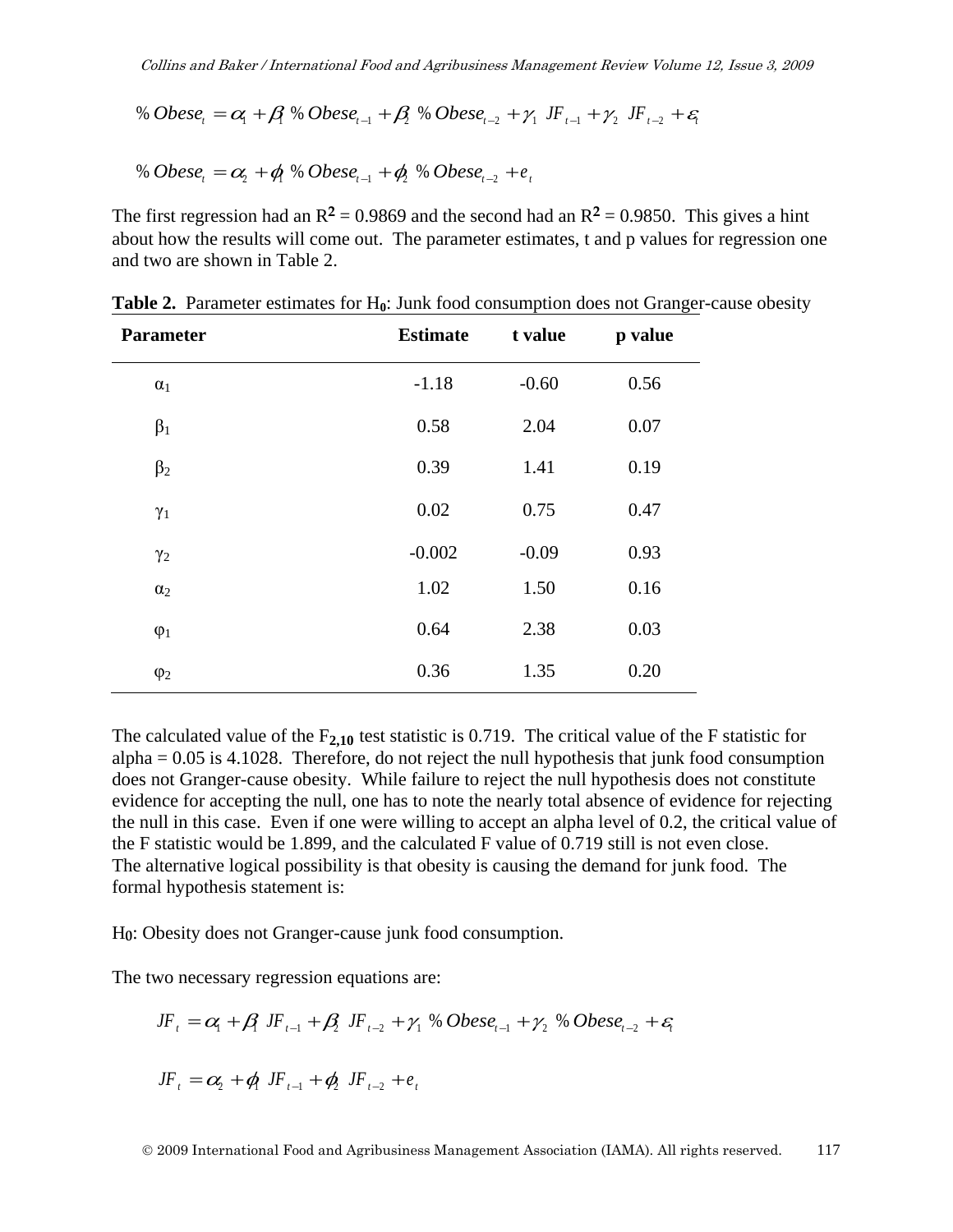The third regression had an  $R2 = 0.767$  and the fourth had an  $R2 = 0.746$ . The parameter estimates, t and p values are shown in Table 3. The calculated value of the  $F_{2,10}$  test statistic is 0.45 which is again a very long ways from the critical value for alpha  $= 0.05$  of 4.1028 or the critical level for alpha level of 0.2 of 1.899. Therefore, do not reject the null hypothesis obesity does not Granger-cause junk food consumption. Again, the lack of support for rejection of the null hypothesis is nearly total.

| <b>Parameter</b> | <b>Estimate</b> | t value | p value |
|------------------|-----------------|---------|---------|
| $\alpha_1$       | 59.37           | 2.63    | 0.025   |
| $\beta_1$        | 0.92            | 3.32    | 0.008   |
| $\beta_2$        | $-0.29$         | $-1.15$ | 0.28    |
| $\gamma_1$       | $-1.54$         | $-0.48$ | 0.64    |
| $\gamma_2$       | 1.97            | 0.61    | 0.55    |
| $\alpha_2$       | 54.96           | 2.66    | 0.02    |
| $\varphi_1$      | 0.93            | 3.50    | 0.004   |
| $\varphi_2$      | $-0.23$         | $-1.03$ | 0.32    |

**Table 3.** Parameter estimates for H**0**: Obesity does not Granger-cause junk food consumption

## **Sample Size, Power and Distribution of Residuals**

Given the relatively small number of observations compared to the number of parameters being estimated, one can legitimately wonder if the test statistics have adequate power. When one fails to reject a null hypothesis for alpha  $= 0.05$  or even 0.2, it is certainly a logical possibility that a larger sample would cause rejection of the null hypothesis. However, in this case, the calculated values of the F statistic are so tiny that no amount of data would cause rejection of the null. For example, consider the largest F statistic which is for the main hypothesis that "junk food" consumption does not Granger-cause obesity. The calculated  $F_{2,10}$  value is 0.719. In order to reject the null hypothesis at the 5% level, the calculated  $F_{2,10}$  value would have to exceed 4.1. Clearly, more data would affect the threshold rejection level. If there were 65 data points, the test statistic would have 2 and 60 degrees of freedom and the critical value would fall to 3.15. With infinite data, the test statistic is  $F_{2,\infty}$  and the critical value would be 3.0, still far above the calculated value of 0.719. Therefore, even though the length of the obesity epidemic does not provide us with many annual data points, the extremely small values of the test statistics suggest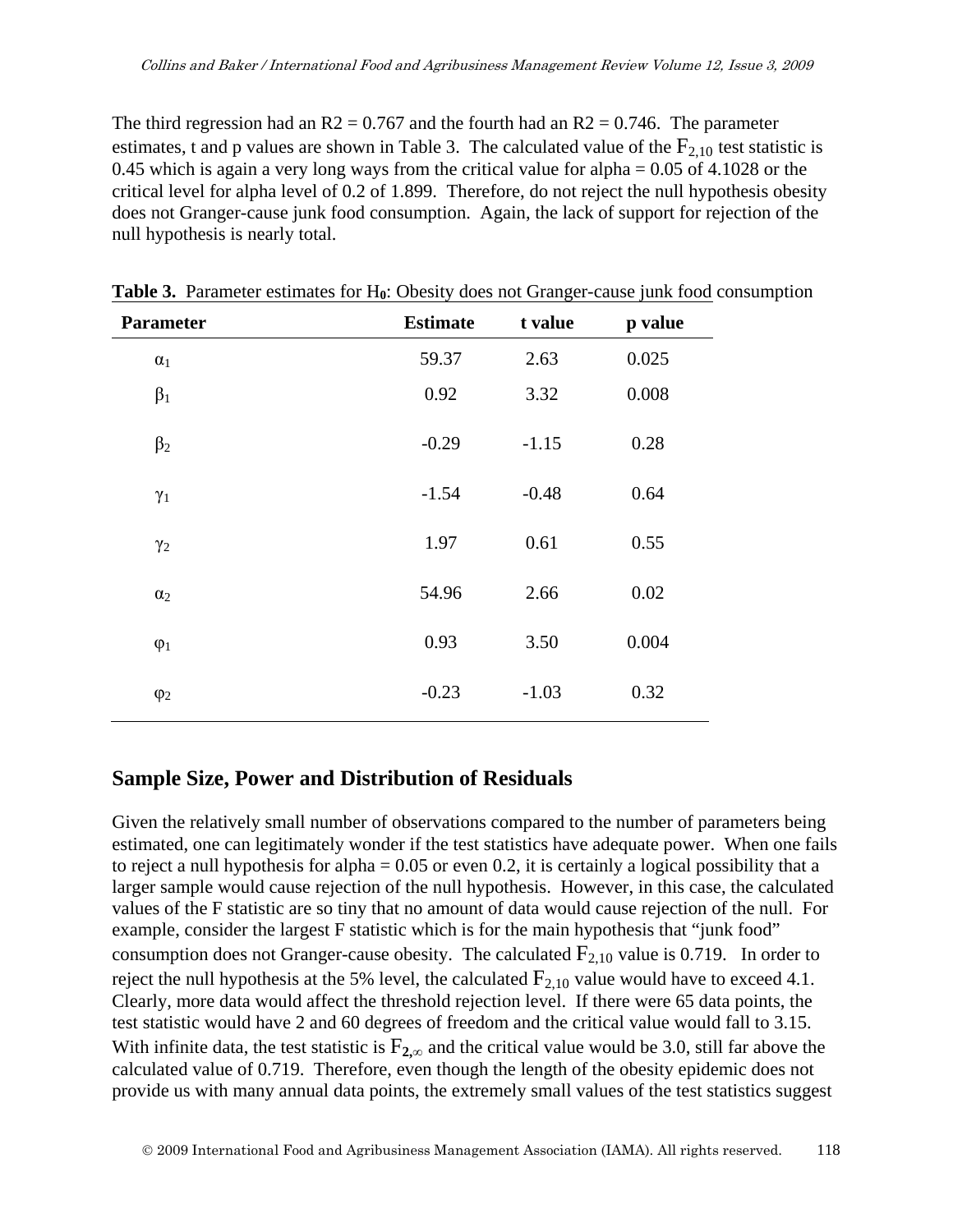that failure to reject the null hypotheses is not simply due to lack of data.

Additionally, the relatively small sample size raises legitimate questions about the distribution of the test statistic. In order for the test statistic to have an F distribution with a small sample, the residuals must be normally distributed. The normal probability plots for the residuals for the four regressions all appear reasonably normal, but if non-normality were suspected, it would be a suggestion of slightly "fat tails" i.e. "chubby tails." This would imply that the test statistic might also have "chubby tails" meaning that the test might have a tendency to reject the null too often. Therefore, if the null had been rejected, one could argue that it was a spurious result due to a violation of the assumptions. However, this departure from normality cannot be blamed for a failure to reject, and one is forced to conclude that the evidence is adequate to reject the single equation univariate model structure that "junk food" is *the* cause of obesity.

A formal test of the assertion commonly found in the popular press shows that the lack of evidence in support of Granger causality is nearly total. Moreover, given the complex multivariate continuum of foods characteristics that exist, the concept bifurcating food into "junk food" and "non-junk food" has very little validity.

# **Toward a Structural Model of Obesity**

The true causal structure of obesity is likely much more complex than the simplistic relationships proposed in the popular literature and tested above. Almost certainly, the actual causal structure of obesity is multi-equation, multivariate, and dynamic. It is not necessary to point out to most scholars the dangers of specification error, the difference between a reduced form and a structural model, or the folly of estimating a dynamic structure with a static form. But in the interest of promoting discussion of an adequate econometric structure for the obesity problem, a simple structural form is suggested below.

Without making any claims of physiological expertise, basic thermodynamics requires that people gain weight**[3](#page-8-0)** when the calories they consume exceed the calories they burn. Since it is important to separate the effects of biology from individual choices, calories burned may be divided into the maintenance requirement (M) and the amount consumed by exercise and factors other than maintenance. Net caloric intake (NC) may be defined as calories eaten minus calories burned by work, exercise, etc. Then, we can conceptualize excess calories per unit of time as the difference between net caloric intake and the maintenance requirement (M). This conceptualization separates the issues of biology and individual choice. The maintenance requirement is primarily determined by who we are and net caloric intake is primarily determined by the eating and exercise that we choose. The maintenance requirement is a function of many predetermined variables that would have to be accounted for, but ignoring those temporarily, it is also a function of the endogenous variable weight (W). The simplest possible form for a maintenance caloric requirement function would be a linear function of weight,  $M = \alpha_0 + \alpha_1 W$ . While the coefficients would be affected by the characteristics of the individual, example coefficients would be  $\alpha_0 = 800$  and  $\alpha_1 = 8$  giving a maintenance level of 2000 calories per day for a 150 pound person. While the Forbes equation (Forbes) suggests that

<span id="page-8-0"></span> $\overline{a}$  $3$  We switch from BMI to weight because height will be one of the predetermined variables in a more complete model.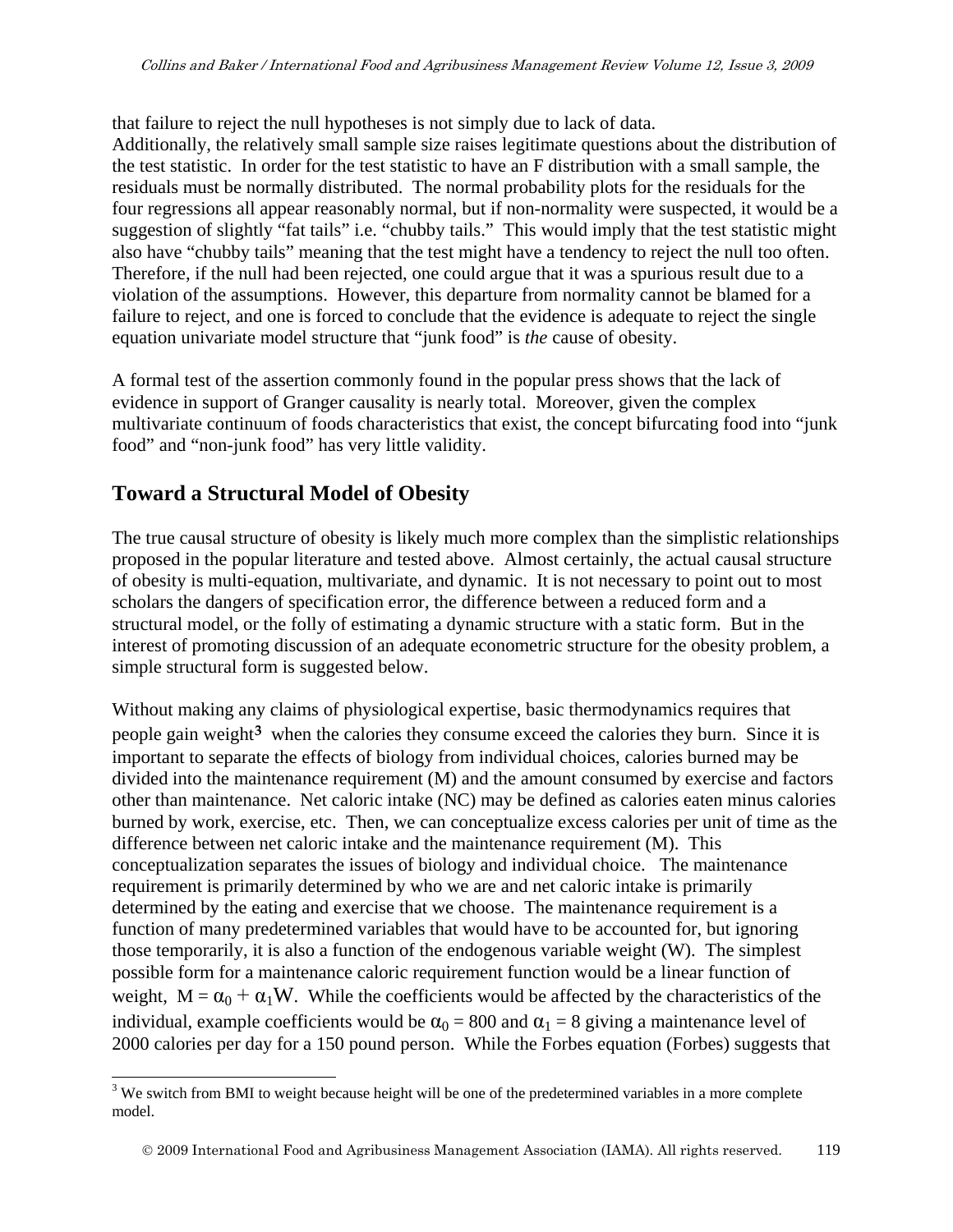the relationship between excess calories and weight gain may not be quite linear, for the sake of simplicity we will assume that each 3500 excess calories causes one pound of weight gain. Given this simplifying assumption, weight gain is given by a simple first-order, first-degree differential equation:

$$
\frac{dW}{dt} = [NC - \alpha_0 - \alpha_0 W]\phi
$$

where phi is 1/3500.

Therefore, basic thermodynamics says that overeating and lack of exercise do not cause obesity, they cause weight gain. While everyone knows this, it is a crucial distinction that has not been adequately incorporated in much obesity research. If a person is obese, it is not because of their current eating and exercise habits. Indeed, one might expect the obese to have a motivation to exercise and diet more. While the existence of obesity reflects a history of excessive caloric consumption relative to exercise, it says nothing in particular about their current eating and exercise habits. As a result, the common practice of regressing obesity levels (or the probability of obesity) on a vector of eating and exercise habits is severely mis-specified. While there is no necessary connection between a person's obesity status and their current eating habits, one might argue that if one has constant eating and exercise habits, then it would be valid to look for relationships between eating, exercise and obesity. However this assertion is also flawed because of the dynamics of obesity.

The dynamics of obesity cause there to be no necessary relationship between current eating and exercise habits and weight even if eating and exercise habits are constant over time. This may be explained by the simple differential equation for weight gain shown above. For a net caloric intake which is greater than maintenance, the change in weight is positive. If the net caloric intake is constant at this level, weight increases over time. The increase in weight causes the maintenance requirement to rise and the rate of weight gain to fall until an *equilibrium* weight is reached where the net caloric intake equals the maintenance requirement. Therefore, while a constant set of eating and exercise habits totally determine a person's equilibrium weight, they have no relationship to this person's weight at a point in time. For example, consider a person weighing 150 pounds who consumes a net caloric intake of 2400 calories every day. Since the maintenance level for a 150 pound person is 2000 calories, initially there will be an excess intake of 400 calories per day. But with a constant intake of 2400 calories there will be a weight gain each day, and the weight gain increases the maintenance requirement thereby reducing the excess intake until eventually the person's weight reaches 200 pounds. At this point, the maintenance requirement will have risen from the 2000 calories/day required for a weight of 150 pounds to 2400 calories, and weight will equilibrate at 200 pounds. Therefore, while a 150 pound person who has a net caloric intake of 2400 calories has an equilibrium weight of 200 pounds, since his current weight is not in equilibrium, it will be misleading to associate their eating and exercise habits with a weight of 150 pounds. Conversely, a 300 pound person who consistently eats 2400 calories per day will also eventually arrive at a weight of 200 pounds because at 300 pounds her maintenance requirement exceeds 2400 calories. In fact with this model, anyone who has a constant net caloric intake of 2400 calories will eventually weigh 200 pounds, regardless of his or her current weight.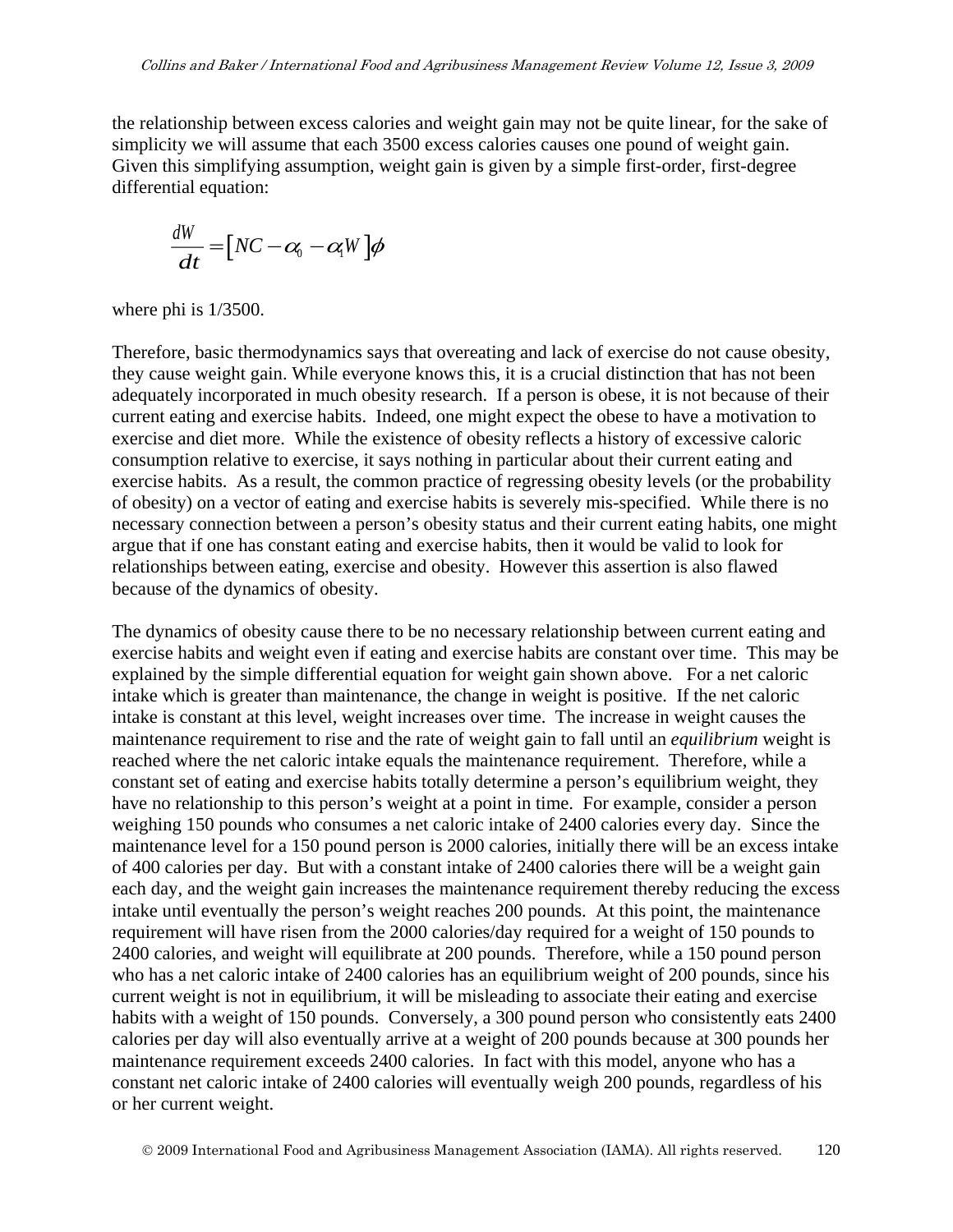This means that in a cross-sectional sample of individual observations, there is no reason to expect to find a connection between weight and net caloric consumption when a significant part of the sample is not at their equilibrium weight. This is especially significant in a country like the U.S. where a large portion of the population has been gaining weight over the last several decades. Unless the sample is restricted to individuals whose weight is stable, the common econometric structure regressing obesity on eating, exercise, TV watching, etc. is severely flawed. By integrating the differential equation for weight gain, solving for W(t) and using La Hopital's rule to take the limit of W(t) as t gets large, we see that the *equilibrium weight* is [NC- $\alpha$ 0]/ $\alpha$ 1. Therefore, given the parameters of the model, a person's equilibrium weight is totally determined by net rate of caloric intake. However, for those whose weight is not in equilibrium (possibly a large percentage of the population), there is no necessary relationship of any kind between a person's weight at a point in time and the net rate at which they are consuming calories. For example, one could find 100, 200, 300 and 400 pound people all who have a net caloric intake of 2400 calories. The weight of the first person would be increasing, while the third and fourth persons' weights would be decreasing. Only the second person would have a stable weight at 200 pounds. A sample of these four people would have a beta of zero if weight were regressed on net caloric consumption.

In general, if some people in the sample are not at their equilibrium weight, the partial effects of exogenous variables on weight can be estimated accurately only when the rate of change in weight is also accounted for. This may be seen by re-arranging the differential equation for weight by putting the rate of change of weight on the right hand side:

$$
W(t) = -\frac{\alpha_0}{\alpha_1} + \frac{1}{\alpha_1} NC(t) - \frac{1}{\alpha_1 \phi} \frac{dW}{dt}.
$$

Therefore, when obesity (W) is regressed on net caloric consumption (NC), we are really estimating a reduced form with an omitted variable, if the rate of change of weight is omitted. Since we know that the rate of change of weight is not orthogonal to net caloric consumption, the estimates of the reduced form coefficients will be biased. This is especially important in the context of a country, like the U.S. where a substantial proportion of the population is gaining weight.

## **Suggestions for Model Specification**

Obesity is an important social problem which unfortunately has been the victim of a fair amount of junk science in the popular press. Creation of a multivariate multi-equation dynamic structural econometric model of individual obesity with correct functional forms suggested by nutritional scientists (rather than linear approximations) could make a significant contribution to public policy decisions.

The basic overview might be as follows. Let **X** be a vector of predetermined variables measuring individual physiologic characteristics such as age, height, thyroid function, etc. Let **Y** be a vector of choice variables such as diet and exercise choices. Since maintenance calories might be affected by choices as well as individual characteristics and body weight (W), let  $M =$ m( $X, Y, W$ ). Total caloric intake may also be of the form  $C = c(X, Y, W)$ . Since the amount of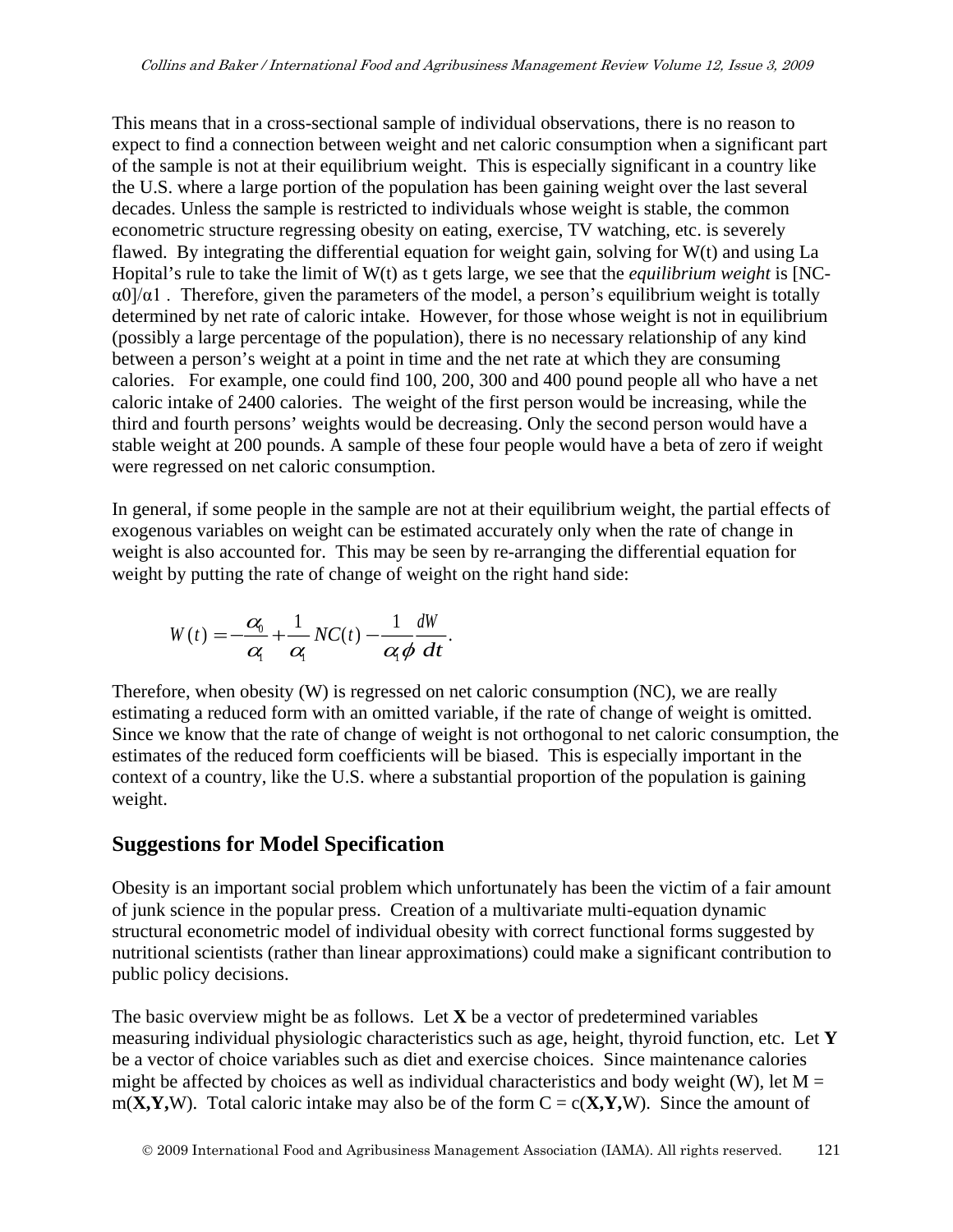calories consumed by a 300 pound person running a mile might be more than what a 100 pound person would use, the function describing calories burned by activity choices may also be of the form  $B = b(X, Y, W)$ . Hopefully, the physiology literature can give some guidance for the proper functional forms for these functions, which probably will involve some non-linearities. Then, the basic differential equation would probably be:

$$
\frac{dW}{dt} = f\left(C - B - M\right)
$$

where f, again, has the proper functional form. Even using linear approximations for these equations may be a significant improvement over single-equation models with obesity or the probability of obesity as the dependent variable. The dynamic problems may be avoided by using the rate of weight gain (loss) as a dependent variable rather than weight or obesity.

#### **Discussion and Implications**

 An accurate and full understanding of the interaction of food choices (including what is commonly referred to as "junk food" and other quantity and quality factors), lifestyle choices (including work and leisure choices), and weight status is critical to the development of sensible policy choices. The news is full of blanket condemnations of the current evil, be it "fast food," "junk food," "too much TV," "too little exercise," or "inadequate physical education in the schools." A better understanding of the causes of obesity will help us get the policies right so that they have the intended effects. Individuals will then be able to make choices based on sound science.

One of the principal implications of our findings is that they argue against a simplistic explanation of the obesity problem. Similarly, our findings argue against a simple solution, i.e. eliminating the simple cause. It is tempting to fall prey to the fallacy that coincident events must somehow be related and to search for a cause and effect relationship. Over the last few decades obesity rates have increased along with the consumption of junk food, sales of video games, and a decline in physical education in the schools. It is tempting to blame some or all of these factors for the rise in obesity and it is easy to construct a convincing rationale for the case. Of course, the last few decades have also seen the introduction of cell phones, widespread adoption of the Internet, and rapid social change. Which of *these* factors, if any, is responsible for the rise in obesity? The search for a single cause and a single solution grossly oversimplifies a problem that is almost certainly extremely complex.

The attention surrounding the publication of findings implicating a single cause of a health problem is often substantial. We are frequently told that a single factor is associated with an increased or decreased risk of a disease. The natural reaction is to avoid the poison and seek the cure. However, after numerous food scares and warnings, what are we to believe? First caffeine is bad for you, then it's good for you. Alcohol is bad for you ..... well maybe alcohol in moderation is actually beneficial. What are Joe and Jane consumer to believe? The outcome is a confused public that has tried many of the quick fixes that have failed to solve its problems and eventually becomes inured to health and nutrition news of any kind. Furthermore, the sound-bite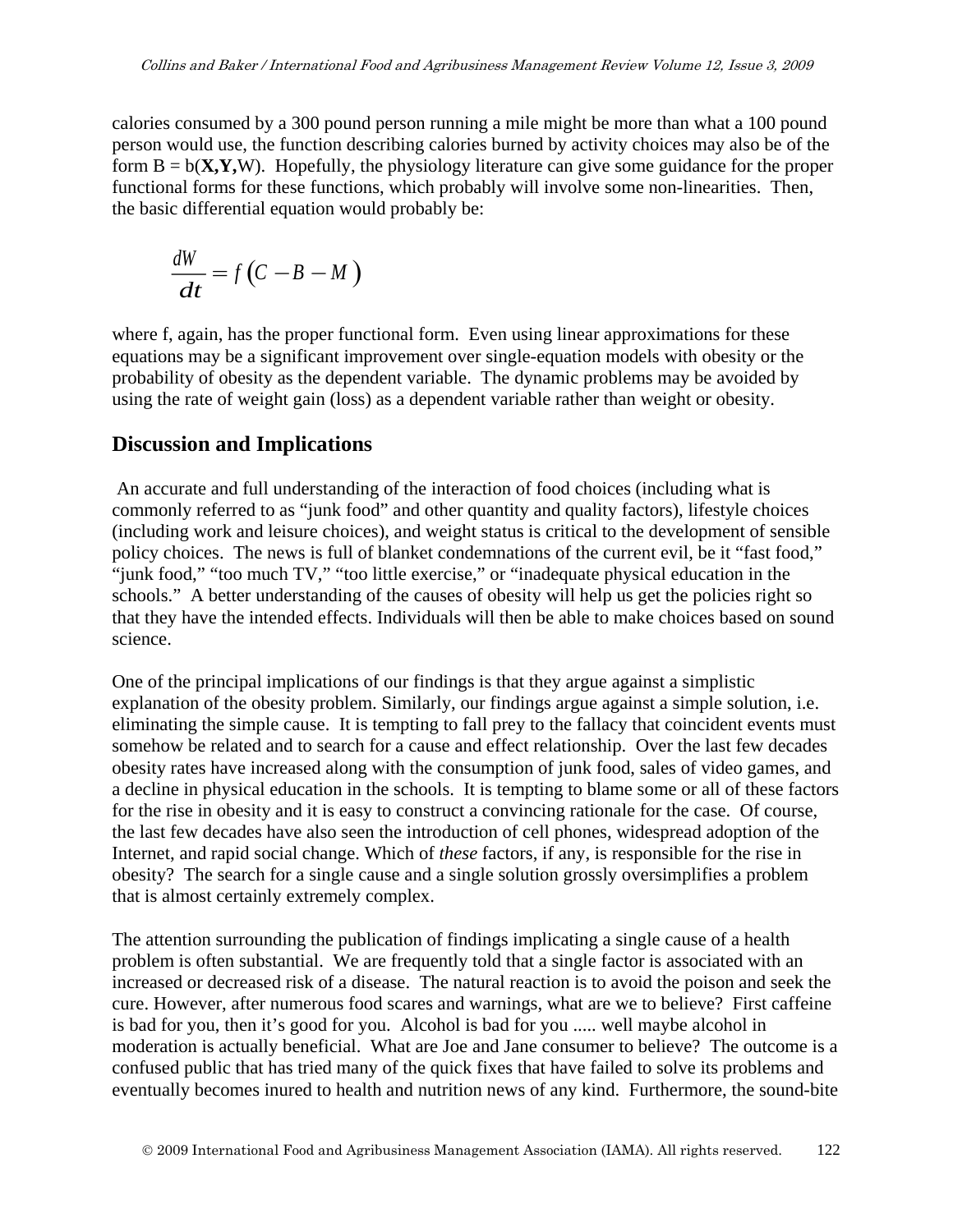nature of most news reporting makes it difficult to sort out "good" science from "junk" science and encourages the proclamation of simple prescriptions that do not accurately reflect the complexity of the problems.

Despite the widespread nature and increasing severity of the problem, little progress has been made in addressing the obesity epidemic that is sweeping the U.S. and much of the developed world. The problem is severe. It manifests itself in poor health, time away from work, higher public and private health costs, and increased mortality rates. We don't have a good understanding of the causes and potential solutions and we certainly don't know what public policies might be most effective. What is needed is research that incorporates the best medical and social science to develop an understanding of the complex causes of obesity both at both the individual and societal levels. This knowledge could serve as a basis for sound public policy that could help consumers make informed choices and encourage the pursuit of healthy lifestyles. There are a host of public policy issues associated with the obesity epidemic that could be informed by a better understanding of how the various factors interact to influence weight gain and weight status. For example, we expect that much public policy would be targeted at schools where the audience is impressionable and lifelong diet and exercise patterns are in the formative stages. Notable programs include school lunch programs, policies on what types of food and beverages may be served on campus, physical education and after school sports programs, and curriculum addressing nutrition and exercise. Restaurants have also been the subject of significant debate regarding the impact of "fast food" on weight status. Recently, Los Angeles banned new fast food restaurants in the low income area of south Los Angeles. Policies encouraging or discouraging certain types of restaurants and the availability and placement of nutritional information could benefit from a better understanding of the causes of obesity. Finally, given the importance that diet and exercise play in the nation's health, government has an interest in educating citizens to lead healthful lives. From an economic perspective, policies that encourage healthy eating and exercise may translate into more productive workers, less time off due to sickness, and lower health care costs for companies and governments.

The food industry also has a large stake in the public policy debate over the causes of obesity. Policies and regulations concerning where and when their products may be sold, how they are taxed, and what information must be made available to consumers will be influenced by our collective understanding of how food consumption affects weight status. There are many opportunities for food companies to exploit the obesity epidemic. Over the years, many companies have tried to market the diet food of the day to Americans hungry for the latest slimming fad-food. More recently, Kraft has marketed "100 Calorie Packs" of items including Oreos, Chips Ahoy, and Wheat Thins. Disney has recently partnered with Imagination Farms to sell Disney-branded fruits and vegetables to children. A more complete understanding of the causes of obesity should enable companies to profitably design, package, and market products that will enable consumers to make wise, healthful choices.

#### **Concluding Comments**

Even though it is preposterous to suppose that the cause of the obesity epidemic is either singleequation or univariate, a formal test of this type of causal relationship between per capita "junk food" consumption and the rate of obesity shows that the lack of evidence in support of Granger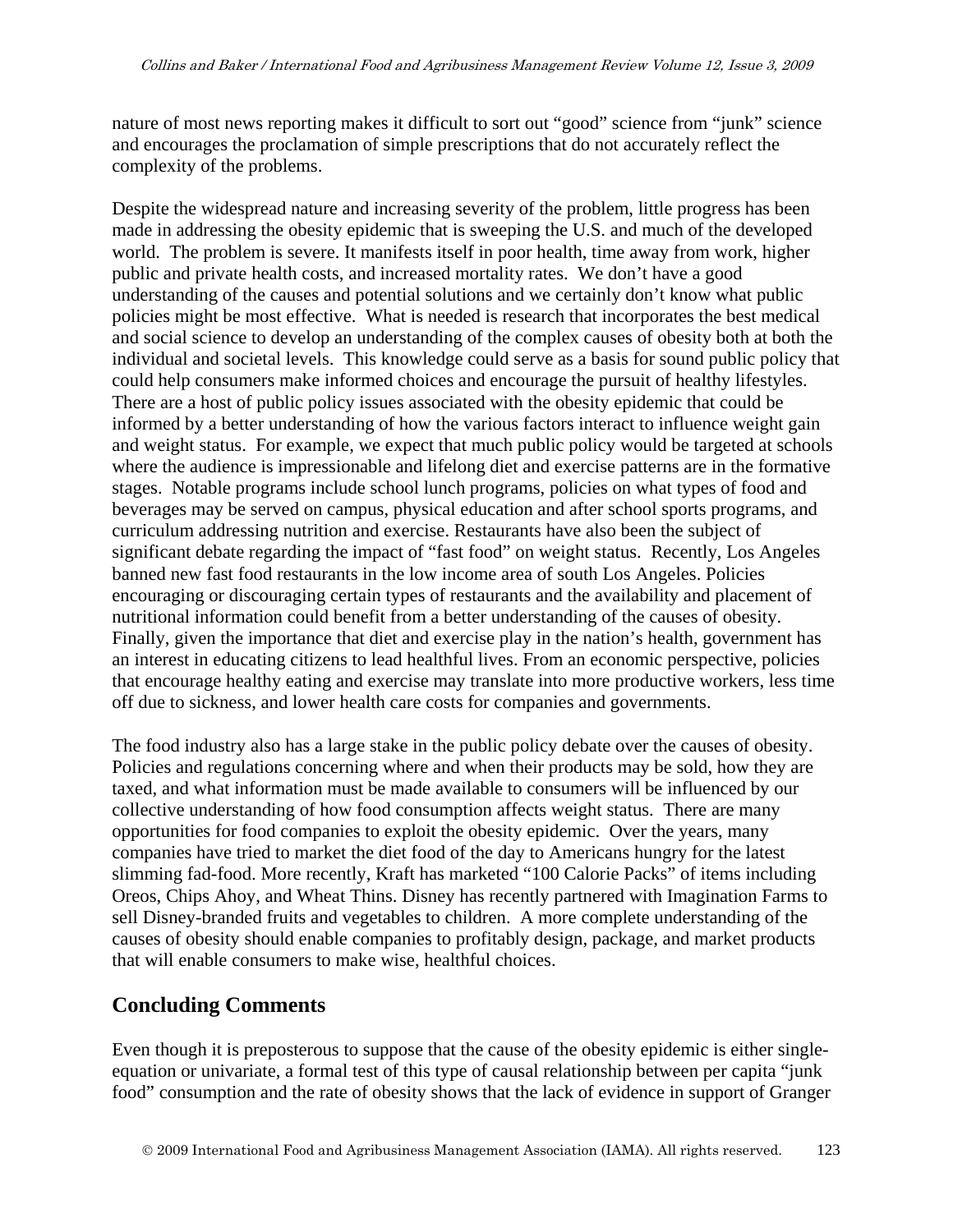causality in either direction is nearly total. We also showed that there is no relationship between a person's weight and how much he or she eats and exercises. Rather, these factors determine whether a person is gaining or losing weight (not actual weight). The implication of this result is that studies in which current weight (or the proportion of the population that is overweight) is regressed on factors related to current eating and exercises habits are seriously flawed. We should be very cautious in interpreting the results of these studies, which have serious specification error. Of course, our research neither suggests that food choices are not an important causative factor in the obesity epidemic, nor that obesity is not an important factor in food choices. Almost certainly, the actual causal structure of obesity is multi-equation, multivariate, and dynamic. A more promising approach for econometric models is to use the rate of weight change as a dependent variable rather than weight when trying to determine the partial effects of things like "junk food" consumption, TV watching, etc. In general, more attention needs to be paid to the underlying thermodynamics in econometric research of obesity, and oversimplified explanations must be avoided. The popular press is rife with this articles that gloss over the complexities and then do not pass the test when confronted with the evidence. Perhaps the media should stick to their time-honored "man bites dog" stories rather than pretending to contribute to the discourse on public policy.

## **Acknowledgement**

Funding for this research was provided by a Leavey Grant from the Leavey School of Business, Santa Clara University.

## **References**

- Centers for Disease Control and Prevention. Healthy Weight it's not a diet, it's a lifestyle!. http://www.cdc.gov/healthyweight/assessing/bmi/adult\_bmi/index.html. (accessed August 31, 2009).
- Forbes, G.B. "Lean Body Mass-Body Fat Interrelationships in Humans." Nutr Rev 45 (1987): 225-231.
- Gordon, S. "Junk Food, TV Driving Kids to Obesity." *Washington Post.* September 25, 2007. Health section.
- Henderson, M.. "Junk Food is Fooling People into Overeating." *The Times London,* October 22, 2003, Home News section.
- Kershaw, S. "Don't Even Think of Touching that Cupcake." *New York Times,* September 23, 2007, Week in Review section.
- Meltz, B.F. "Fighting Obesity, but Fronting for Junk Food." *Boston Globe,* May 21, 2007, Living Arts section.
- Mayer, C.E. "TV Ads Entice Kids to Overeat, Study Finds." *Washington Post.* December 7, 2005. Financial section.